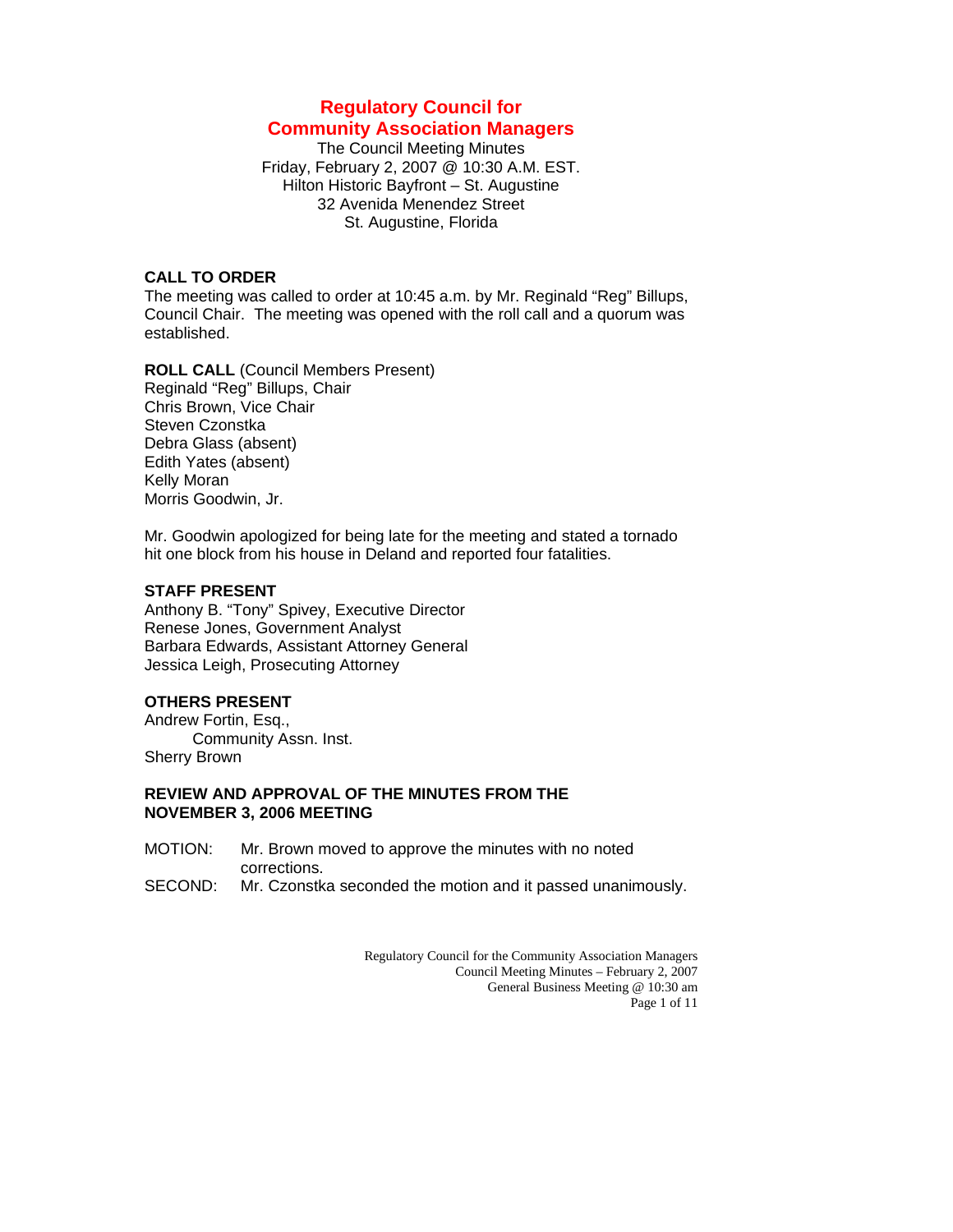Mr. Spivey announced if the council members don't want their agenda he will be taking all agenda material back to the department. The department does not want any confidential information left behind after a meeting.

# **CHAIR REPORT**

No report.

Mr. Billups moved the Public Service Announcement and the Council Member Training to the end of the agenda.

# **COUNCIL COUNSEL REPORT**

Ms. Edwards stated that *"Rule 61-20.508 (6) F.A.C. Continuing Education Renewal Requirements were to be adopted this week but my paralegal was out of the office with a sick child and it will be adopted by next week (February 5-9, 2007)."* 

*(6) A licensee shall not be required to comply with the continuing education requirements prior to the licensee's first license renewal. Anyone licensed for more than 24 months at renewal time will be required to have complied with the CE requirements set forth in subsection (1), above, prior to renewal. More than 24 months, means 24 months plus 1 day. Licensees licensed for 24 months or less at renewal time are exempt from compliance with the CE requirements set forth in subsection (1 ), above, until the end of the next renewal cycle.*

*AUTHORITY: Specific Authority [455.2123](http://www.lexis.com/research/buttonTFLink?_m=2ae11875a46b130ef860aaa9d0302803&_xfercite=%3ccite%20cc%3d%22USA%22%3e%3c%21%5bCDATA%5b61-20.508%2c%20F.A.C.%5d%5d%3e%3c%2fcite%3e&_butType=4&_butStat=0&_butNum=3&_butInline=1&_butinfo=FLCODE%20455.2123&_fmtstr=FULL&docnum=1&_startdoc=1&wchp=dGLbVlb-zSkAA&_md5=e96a09bf15e1c46c53b6b5dd4ed56654), [468.4315\(2\),](http://www.lexis.com/research/buttonTFLink?_m=2ae11875a46b130ef860aaa9d0302803&_xfercite=%3ccite%20cc%3d%22USA%22%3e%3c%21%5bCDATA%5b61-20.508%2c%20F.A.C.%5d%5d%3e%3c%2fcite%3e&_butType=4&_butStat=0&_butNum=4&_butInline=1&_butinfo=FLCODE%20468.4315&_fmtstr=FULL&docnum=1&_startdoc=1&wchp=dGLbVlb-zSkAA&_md5=5229cd3fe66ed2b27ae567154765b8ac) [468.4336](http://www.lexis.com/research/buttonTFLink?_m=2ae11875a46b130ef860aaa9d0302803&_xfercite=%3ccite%20cc%3d%22USA%22%3e%3c%21%5bCDATA%5b61-20.508%2c%20F.A.C.%5d%5d%3e%3c%2fcite%3e&_butType=4&_butStat=0&_butNum=5&_butInline=1&_butinfo=FLCODE%20468.4336&_fmtstr=FULL&docnum=1&_startdoc=1&wchp=dGLbVlb-zSkAA&_md5=c20fdb57e6a0a6de7068d031daab72e0), [468.4337 FS.](http://www.lexis.com/research/buttonTFLink?_m=2ae11875a46b130ef860aaa9d0302803&_xfercite=%3ccite%20cc%3d%22USA%22%3e%3c%21%5bCDATA%5b61-20.508%2c%20F.A.C.%5d%5d%3e%3c%2fcite%3e&_butType=4&_butStat=0&_butNum=6&_butInline=1&_butinfo=FLCODE%20468.4337&_fmtstr=FULL&docnum=1&_startdoc=1&wchp=dGLbVlb-zSkAA&_md5=03d4aacb4f3888179566823668813f27) Law Implemented [455.2123](http://www.lexis.com/research/buttonTFLink?_m=2ae11875a46b130ef860aaa9d0302803&_xfercite=%3ccite%20cc%3d%22USA%22%3e%3c%21%5bCDATA%5b61-20.508%2c%20F.A.C.%5d%5d%3e%3c%2fcite%3e&_butType=4&_butStat=0&_butNum=7&_butInline=1&_butinfo=FLCODE%20455.2123&_fmtstr=FULL&docnum=1&_startdoc=1&wchp=dGLbVlb-zSkAA&_md5=6051482db0382aa258cb7c3b6fe92f00), [455.2124,](http://www.lexis.com/research/buttonTFLink?_m=2ae11875a46b130ef860aaa9d0302803&_xfercite=%3ccite%20cc%3d%22USA%22%3e%3c%21%5bCDATA%5b61-20.508%2c%20F.A.C.%5d%5d%3e%3c%2fcite%3e&_butType=4&_butStat=0&_butNum=8&_butInline=1&_butinfo=FLCODE%20455.2124&_fmtstr=FULL&docnum=1&_startdoc=1&wchp=dGLbVlb-zSkAA&_md5=667009ffebd061615e5c6c8e63a5e2f2) [468.4336](http://www.lexis.com/research/buttonTFLink?_m=2ae11875a46b130ef860aaa9d0302803&_xfercite=%3ccite%20cc%3d%22USA%22%3e%3c%21%5bCDATA%5b61-20.508%2c%20F.A.C.%5d%5d%3e%3c%2fcite%3e&_butType=4&_butStat=0&_butNum=9&_butInline=1&_butinfo=FLCODE%20468.4336&_fmtstr=FULL&docnum=1&_startdoc=1&wchp=dGLbVlb-zSkAA&_md5=7a8e547cc621cb51e0b58feac3513329), [468.4337 FS.](http://www.lexis.com/research/buttonTFLink?_m=2ae11875a46b130ef860aaa9d0302803&_xfercite=%3ccite%20cc%3d%22USA%22%3e%3c%21%5bCDATA%5b61-20.508%2c%20F.A.C.%5d%5d%3e%3c%2fcite%3e&_butType=4&_butStat=0&_butNum=10&_butInline=1&_butinfo=FLCODE%20468.4337&_fmtstr=FULL&docnum=1&_startdoc=1&wchp=dGLbVlb-zSkAA&_md5=f1c0d7ec9879b646d4edfd127eda2ec7)*

#### *HISTORY*

*New 5-5-88, Amended 3-22-89, 2-5-91, 12-28-92, Formerly 7D-55.008, 61B-55.008, Amended 10-18- 99, 3-13-00, 2-21-01, 7-21-03, 4-25-05.*

### Rule 61-20.002 (5)(b)

During the last Council meeting Council requested Ms. Edwards to research the statutory requirements on inactive status and report back her findings with draft language of Rule 61-20.002(5) (b). Ms. Edwards stated *"all of my comments are in bold print except for the beginning. These comments are basically talking about the statutory requirements for reactivating an inactivate license."* After discussion the Council agreed to leave the rules as is. Ms. Edwards' comments and findings are as follow:

**Board requested more information about CE requirements for reactivation. Here is my suggestion:** 

**Reactivate license: Comply with the requirements set forth in Rule 61- 20.508 and subsections (5) or, at the option of the licensee apply, meet the requirements for licensure and successfully complete the examination as though being licensed for the first time.** 

> Regulatory Council for the Community Association Managers Council Meeting Minutes – February 2, 2007 General Business Meeting @ 10:30 am Page 2 of 11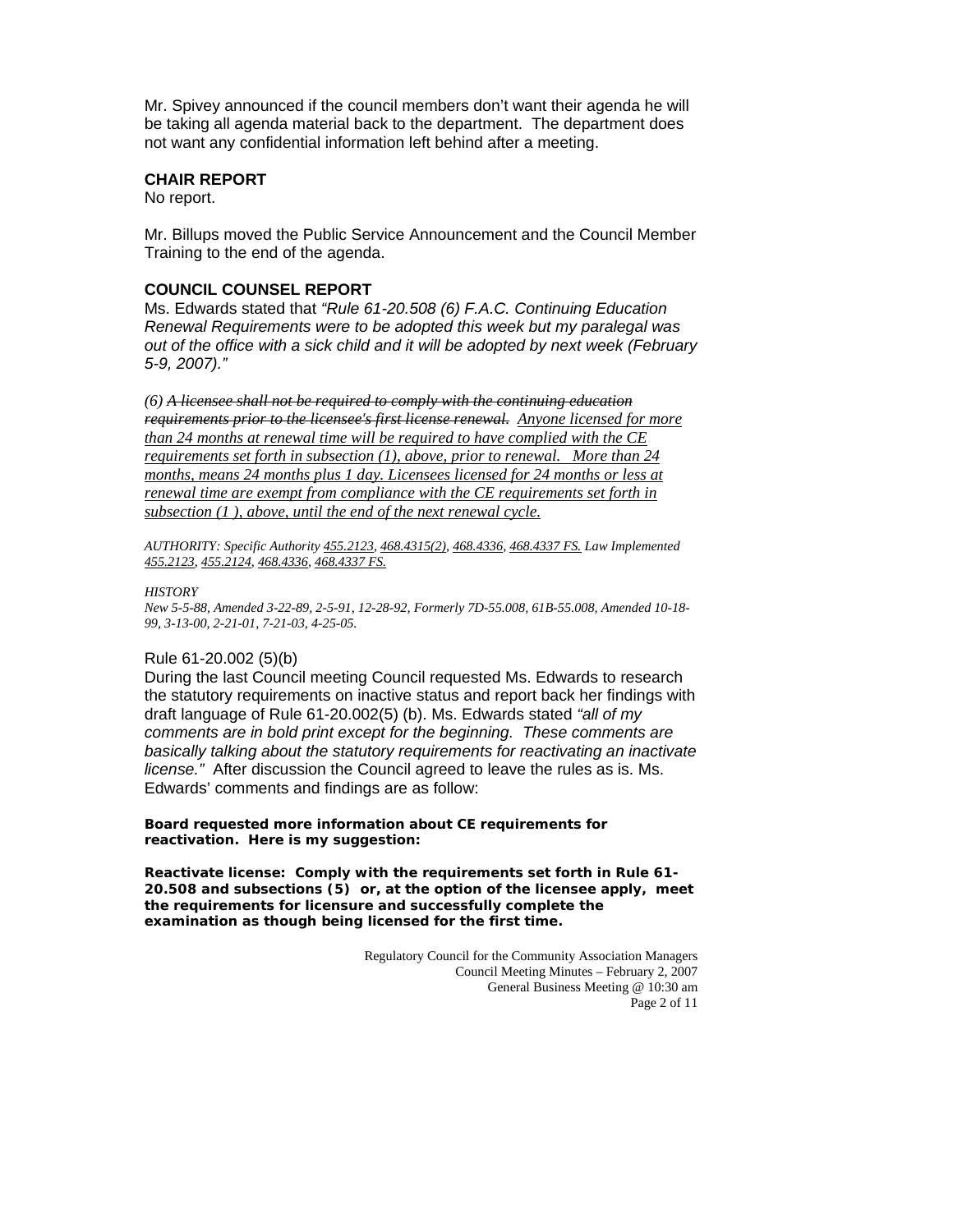**455.271(9), F.S. provides that "Every board . . . may, by rule, impose reasonable conditions, excluding full reexamination but including part of a national examination or a special purpose examination to assess current competency, necessary to ensure that a licensee who has been on inactive status for more than two consecutive biennial licensure cycles and who applies for active status can practice with the care and skill sufficient to protect the health safety and welfare of the public. Reactivation requirements may differ depending on the length of time licensees are inactive. The costs to meet reactivation requirements shall be borne by licensees requesting reactivation.** 

 **(10) Before reactivation, an inactive or delinquent licensee shall meet the same continuing education requirements, if anym, imposed on an active status licensee for all biennial licensure periods in which the licensee was inactive or delinquent."** 

61-20.002 Inactive Status Expiration and Renewal of Manager's License.

 (1) For purposes of license renewal, the licensee shall notify the division in writing of any change of address. **Covered in Rule 61-20.002, Specific Authority, 455.275**

(2) All active and non-active licenses shall be valid, unless suspended or revoked, for a term as provided below:

(a) All licenses issued after June 30, 1992 through June 30, 1994 will expire September 30, 1994. All licenses issued after June 30, 1994 through June 30, 1996 will expire September 30, 1996. **Obsolete** 

(b) All licenses issued after June 30, 1996 through June 30, 1998 will expire September 30, 1998. **Obsolete**

(3) Active License Renewal. Licensees shall apply for renewal of their license on a BPR form 33-003, COMMUNITY ASSOCIATION MANAGER'S LICENSE RENEWAL NOTICE, incorporated herein by reference and effective 7-12-94. Applications shall be postmarked by September 30 of each renewal year. The application shall include a non-refundable renewal fee in the amount of \$50. Applications for renewal postmarked after September 30 and no later than October 31 shall include both the renewal fee and a non-refundable late renewal fee of \$ 25. If a renewal application is postmarked after October 31 of the renewal year, the license shall be deemed expired. In order to be complete, the application shall have all appropriate spaces completed, be signed by the licensee and include a money order or sufficiently funded check in the correct amount. **Obsolete**

(a) No active license shall be renewed unless the applicant has, between the date of issuance of the license and by September 30 of the renewal year, completed continuing education contact hour courses approved by the division pursuant to the following schedule:

#### **Covered in Rule 61-20.508**

1. If the applicant is issued a license during the period October 1, 1988 through March 31, 1993, 16 hours of continuing education courses are required. The continuing education courses must include 4 hours of approved update seminars as provided in Rule [61-20.508, F.A.C.](http://www.lexis.com/research/buttonTFLink?_m=c617d6b348dbc7e98109ff3573507101&_xfercite=%3ccite%20cc%3d%22USA%22%3e%3c%21%5bCDATA%5b61-20.002%2c%20F.A.C.%5d%5d%3e%3c%2fcite%3e&_butType=4&_butStat=0&_butNum=1&_butInline=1&_butinfo=FL%20ADMIN%2061-20.508&_fmtstr=FULL&docnum=1&_startdoc=1&wchp=dGLbVlz-zSkAz&_md5=dd9b428dca655a1f47ae9b143a59aab6) **Obsolete**

> Regulatory Council for the Community Association Managers Council Meeting Minutes – February 2, 2007 General Business Meeting @ 10:30 am Page 3 of 11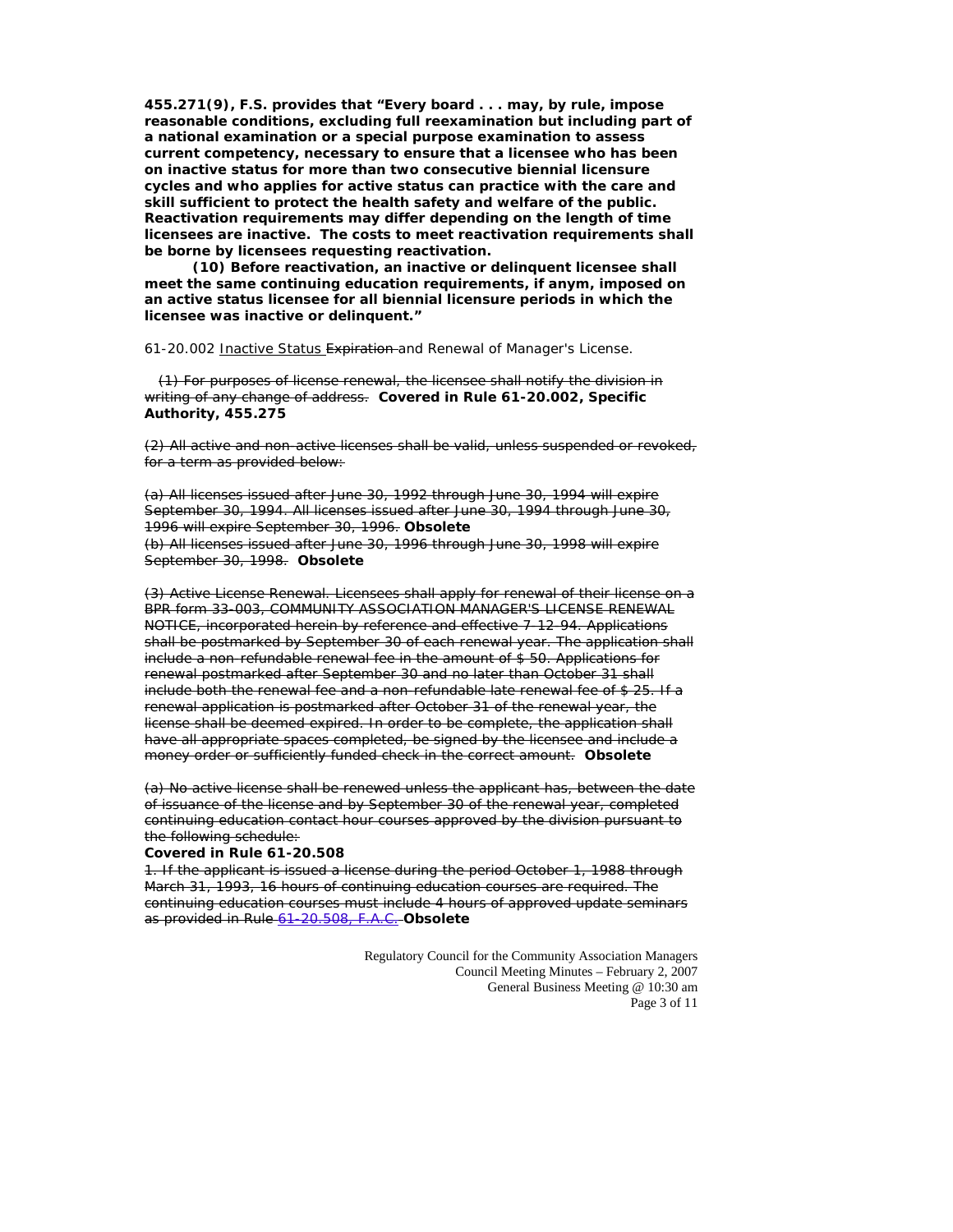2. If the applicant is issued a license during the period April 1, 1993 through September 30, 1993, 12 hours of continuing education courses are required. The continuing education courses must include 4 hours of approved update seminars as provided in Rule [61-20.508, F.A.C.](http://www.lexis.com/research/buttonTFLink?_m=c617d6b348dbc7e98109ff3573507101&_xfercite=%3ccite%20cc%3d%22USA%22%3e%3c%21%5bCDATA%5b61-20.002%2c%20F.A.C.%5d%5d%3e%3c%2fcite%3e&_butType=4&_butStat=0&_butNum=2&_butInline=1&_butinfo=FL%20ADMIN%2061-20.508&_fmtstr=FULL&docnum=1&_startdoc=1&wchp=dGLbVlz-zSkAz&_md5=f24589570f83c3779ff7c01b3d00040d) **Obsolete**

3. If the applicant is issued a license during the period October 1, 1993 through March 31, 1994, 8 hours of continuing education courses are required. The continuing education courses must include 2 hours of approved update seminars as provided in Rule [61-20.508, F.A.C.](http://www.lexis.com/research/buttonTFLink?_m=c617d6b348dbc7e98109ff3573507101&_xfercite=%3ccite%20cc%3d%22USA%22%3e%3c%21%5bCDATA%5b61-20.002%2c%20F.A.C.%5d%5d%3e%3c%2fcite%3e&_butType=4&_butStat=0&_butNum=3&_butInline=1&_butinfo=FL%20ADMIN%2061-20.508&_fmtstr=FULL&docnum=1&_startdoc=1&wchp=dGLbVlz-zSkAz&_md5=145cc4d15bf6872355a5b1c1790d591c) **Obsolete**

4. If the applicant is issued a license during the period April 1, 1994 through June 30, 1994, 4 hours of continuing education courses are required. The continuing education courses must include 2 hours of approved update seminars as provided in Rule [61-20.508, F.A.C.](http://www.lexis.com/research/buttonTFLink?_m=c617d6b348dbc7e98109ff3573507101&_xfercite=%3ccite%20cc%3d%22USA%22%3e%3c%21%5bCDATA%5b61-20.002%2c%20F.A.C.%5d%5d%3e%3c%2fcite%3e&_butType=4&_butStat=0&_butNum=4&_butInline=1&_butinfo=FL%20ADMIN%2061-20.508&_fmtstr=FULL&docnum=1&_startdoc=1&wchp=dGLbVlz-zSkAz&_md5=09ca68908195fc25ce8ade59707ab9fd)

**Obsolete**

5. If the applicant is issued a license during the period July 1, 1994 through March 31, 1995, 16 hours of continuing education courses are required. The continuing education courses must include 4 hours of approved update seminars as provided in Rule [61-20.508, F.A.C.](http://www.lexis.com/research/buttonTFLink?_m=c617d6b348dbc7e98109ff3573507101&_xfercite=%3ccite%20cc%3d%22USA%22%3e%3c%21%5bCDATA%5b61-20.002%2c%20F.A.C.%5d%5d%3e%3c%2fcite%3e&_butType=4&_butStat=0&_butNum=5&_butInline=1&_butinfo=FL%20ADMIN%2061-20.508&_fmtstr=FULL&docnum=1&_startdoc=1&wchp=dGLbVlz-zSkAz&_md5=3b84f5d9483c190de827634d39cf3dfd) **Obsolete**

6. If the applicant is issued a license during the period April 1, 1995 through September 30, 1995, 12 hours of continuing education courses are required. The continuing education courses must include a 4 hours of approved update seminars as provided in Rule [61-20.508, F.A.C.](http://www.lexis.com/research/buttonTFLink?_m=c617d6b348dbc7e98109ff3573507101&_xfercite=%3ccite%20cc%3d%22USA%22%3e%3c%21%5bCDATA%5b61-20.002%2c%20F.A.C.%5d%5d%3e%3c%2fcite%3e&_butType=4&_butStat=0&_butNum=6&_butInline=1&_butinfo=FL%20ADMIN%2061-20.508&_fmtstr=FULL&docnum=1&_startdoc=1&wchp=dGLbVlz-zSkAz&_md5=eb5abc5ffd8ebd19f179545814c00166)**Obsolete**

7. If the applicant is issued a license during the period October 1, 1995 through March 31, 1996, 8 hours of continuing education courses are required. The continuing education courses must include 2 hours of approved update seminars as provided in Rule [61-20.508, F.A.C.](http://www.lexis.com/research/buttonTFLink?_m=c617d6b348dbc7e98109ff3573507101&_xfercite=%3ccite%20cc%3d%22USA%22%3e%3c%21%5bCDATA%5b61-20.002%2c%20F.A.C.%5d%5d%3e%3c%2fcite%3e&_butType=4&_butStat=0&_butNum=7&_butInline=1&_butinfo=FL%20ADMIN%2061-20.508&_fmtstr=FULL&docnum=1&_startdoc=1&wchp=dGLbVlz-zSkAz&_md5=54b4d65073b2be57f5dd6197a75cfb94) **Obsolete**

8. If the applicant is issued a license during the period April 1, 1996 through June 30, 1996, 4 hours of continuing education courses are required. The continuing education courses must include 2 hours of approved update seminars as provided in Rule [61-20.508, F.A.C.](http://www.lexis.com/research/buttonTFLink?_m=c617d6b348dbc7e98109ff3573507101&_xfercite=%3ccite%20cc%3d%22USA%22%3e%3c%21%5bCDATA%5b61-20.002%2c%20F.A.C.%5d%5d%3e%3c%2fcite%3e&_butType=4&_butStat=0&_butNum=8&_butInline=1&_butinfo=FL%20ADMIN%2061-20.508&_fmtstr=FULL&docnum=1&_startdoc=1&wchp=dGLbVlz-zSkAz&_md5=41cb7880436ae1e1bcda2ce25d665c78) **Obsolete** 

(b) Any community association manager's license which is lost or destroyed will be replaced at no charge to the licensee if a statement attesting to the loss or destruction is submitted to the division. **Handling covered in 61-20.504** 

(c) Any community association manager licensee, who changes his or her legal name, comply with the requirements of Department of Business and Professional Regulation rule 61-6.021, F.A.C.shall submit a copy of the court judgment or decree authorizing the name change to the Division. The Division shall reissue a license at no charge to the licensee.

(4) Non- Changing an Active License to an Inactive License and Renewal of an

Inactive License. A licensee desiring to maintain a valid license but who will not

be providing community association management services for a period of time,

may change apply to have the status of his/her license changed to non-inactive

Regulatory Council for the Community Association Managers Council Meeting Minutes – February 2, 2007 General Business Meeting @ 10:30 am Page 4 of 11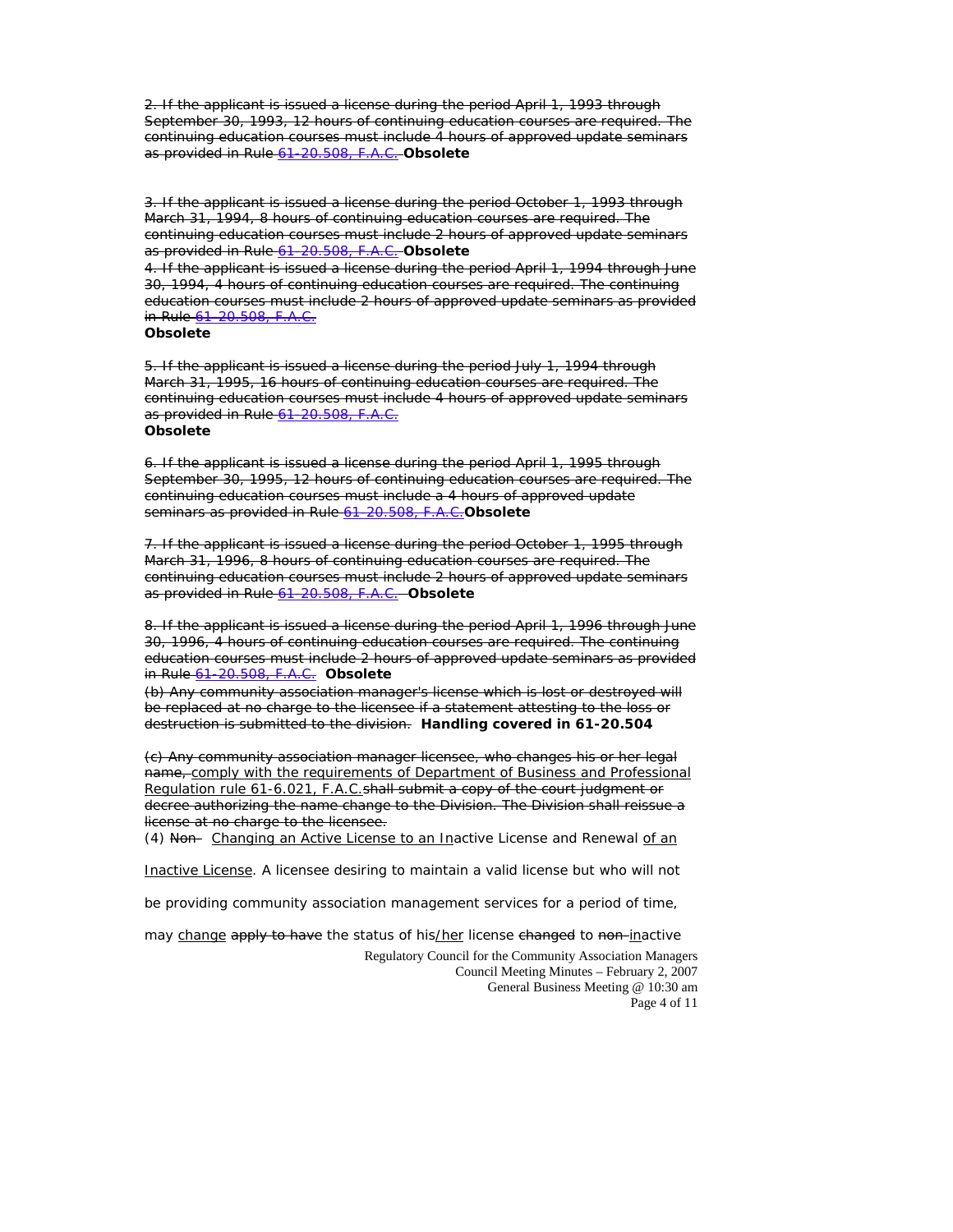status, as provided in Department of Business and Professional Regulation Rule 61-6.003.

(a) In order to place an active license in an  $non-$  inactive status the licensee shall complete DBPR form CAM-4305, Community Association Manager Change of Status Application, effective 10/23/2002, available on the DBPR Web site or by written request addressed to the Council at 1940 N. Monroe Street, Tallahassee, FI 32399. BPR form 33-002, COMMUNITY ASSOCIATION MANAGER STATUS CHANGE FORM, incorporated herein by reference and effective 11-23-93. A nonrefundable non- inactive license fee of  $$15$  40 shall accompany the application as set forth in Rule 61-20.504, F.A.C., unless the status change request is made at the end of a renewal period. and the licensee shall surrender his active license by mailing it to the division along with the application form. (**No Authority for requiring surrender)** 

(b) All non-inactive licenses shall expire at the end of the renewal period (on September 30 of the next even numbered year). in accordance withthe schedule set forth in paragraphs (2)(a)-(c) of this rule. Non- Inactive licensees shall be notified by the Department of Business and Professional Regulation pursuant to section 455.273, Florida Statutes and instructed how to proceed. apply for renewal of their licenses on a BPR form 33-003, Community Association Manager's License Renewal Notice. Renewals Applications shall be completed on or before postmarked by September 30 of each renewal year. Completion of a renewal requires payment of the The application shall include a non-refundable renewal and unlicensed activity fees in the amount of  $$105$   $$+0.6$ If a renewal application is not filed or postmarked after September 30 October

> Regulatory Council for the Community Association Managers Council Meeting Minutes – February 2, 2007 General Business Meeting @ 10:30 am Page 5 of 11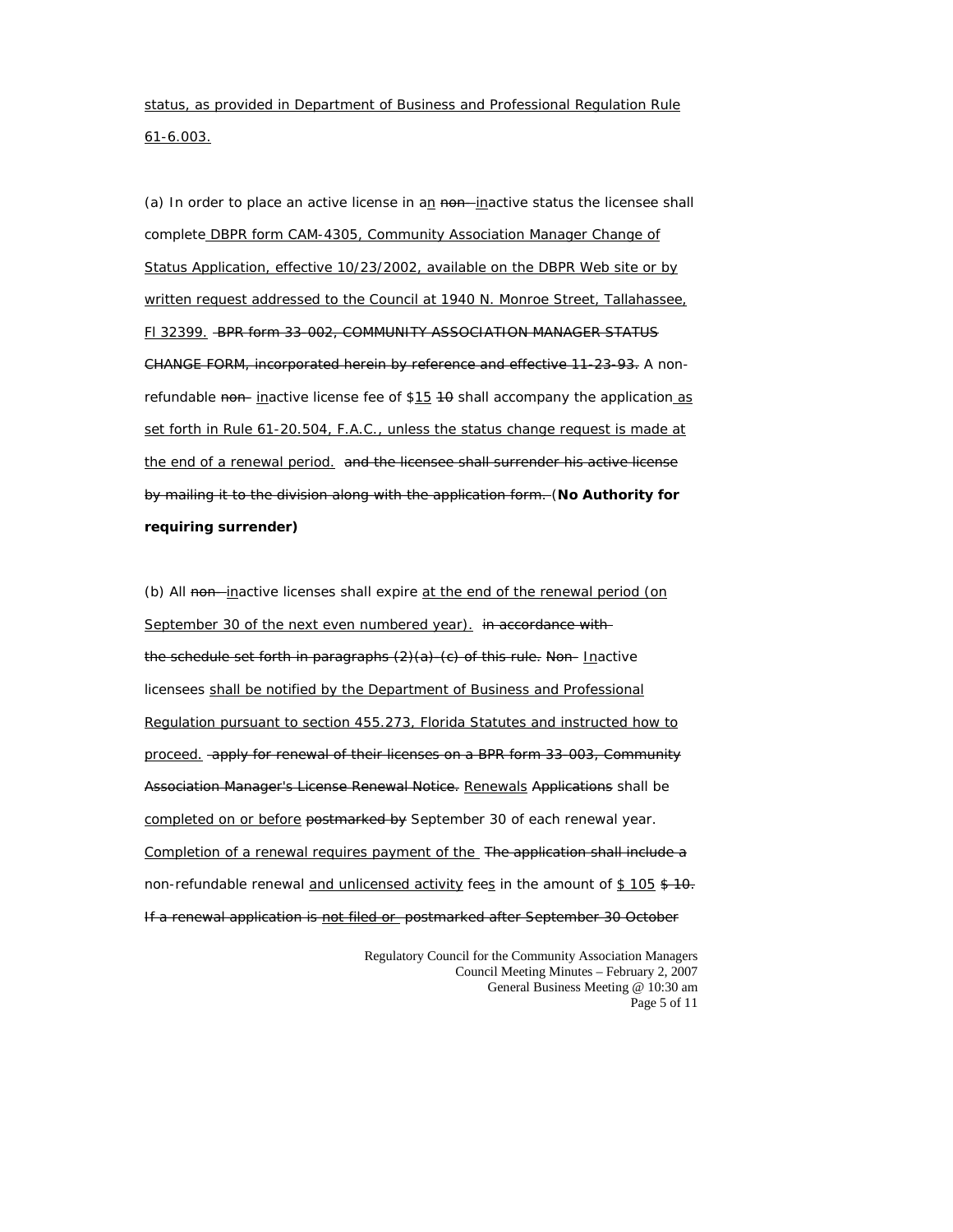31 of the renewal year, The first failure to renew on or before September 30 of a renewal year shall result in a delinquent status license pursuant to Department of Business and Professional Regulation rule 61-6.002, F.A.C. the license shall be deemed expired. Failure to renew a delinquent status license results in a null license pursuant to Department of Business and Professional Regulation Rule 61- 6.004(1), F.A.C.

(5) Changing an Inactive License to an Active License. Reactivation of an Non-

#### **Inactive License.**

(a) If the license has been in  $a$  non- an inactive status for a period of 2 years or less, and the licensee seeks to reactivate the license, then the licensee shall complete an approved 2 hour update seminar as provided in Rule **[61-20.508,](http://www.lexis.com/research/buttonTFLink?_m=c617d6b348dbc7e98109ff3573507101&_xfercite=%3ccite%20cc%3d%22USA%22%3e%3c%21%5bCDATA%5b61-20.002%2c%20F.A.C.%5d%5d%3e%3c%2fcite%3e&_butType=4&_butStat=0&_butNum=9&_butInline=1&_butinfo=FL%20ADMIN%2061-20.508&_fmtstr=FULL&docnum=1&_startdoc=1&wchp=dGLbVlz-zSkAz&_md5=04e9b32f029cdb8742204f89a7e82c50)  [F.A.C\(3\)\(a\), F.A.C.,](http://www.lexis.com/research/buttonTFLink?_m=c617d6b348dbc7e98109ff3573507101&_xfercite=%3ccite%20cc%3d%22USA%22%3e%3c%21%5bCDATA%5b61-20.002%2c%20F.A.C.%5d%5d%3e%3c%2fcite%3e&_butType=4&_butStat=0&_butNum=9&_butInline=1&_butinfo=FL%20ADMIN%2061-20.508&_fmtstr=FULL&docnum=1&_startdoc=1&wchp=dGLbVlz-zSkAz&_md5=04e9b32f029cdb8742204f89a7e82c50)** within one (1) year prior to the date of application for

reactivation.

(b) If the license has been in a non- an inactive status for a period of more than

2 years and the licensee seeks to reactivate the license, the licensee shall

complete 4 hours of an approved update seminar as provided in Rule  $61-$ 

[20.508\(3\)\(a\), F.A.C.,](http://www.lexis.com/research/buttonTFLink?_m=c617d6b348dbc7e98109ff3573507101&_xfercite=%3ccite%20cc%3d%22USA%22%3e%3c%21%5bCDATA%5b61-20.002%2c%20F.A.C.%5d%5d%3e%3c%2fcite%3e&_butType=4&_butStat=0&_butNum=10&_butInline=1&_butinfo=FL%20ADMIN%2061-20.508&_fmtstr=FULL&docnum=1&_startdoc=1&wchp=dGLbVlz-zSkAz&_md5=ca3753025dbed079256daa17b39b47c5) within one (1) year prior to the date of application for

#### reactivation.

**(Instead or in addition to (a) and (b), since active licensees are required to complete an average of 10 hours a year for renewal. Rule 61- 20.508(1); Inactive licensees may not be required to complete more than 10 hours per inactive year 468.4338, F.S., The current rules provided much less than that. As it now exists inactive status provides a method to avoid CE. If that is not the council's wish perhaps the council should consider something more along the lines of 10 hours for each year on inactive status. Perhaps limited to a total of 50 hours. Perhaps providing for reexamination for more than a 5 year period. Or something similar.)** 

**It occurred to me that it might be a good idea to require applicants to submit a license application form as though applying for an initial** 

> Regulatory Council for the Community Association Managers Council Meeting Minutes – February 2, 2007 General Business Meeting @ 10:30 am Page 6 of 11

**Comment [OAG1]:** Only (3)(a) should be underlined, All should be black ink

**Comment [OAG2]:** See comment above.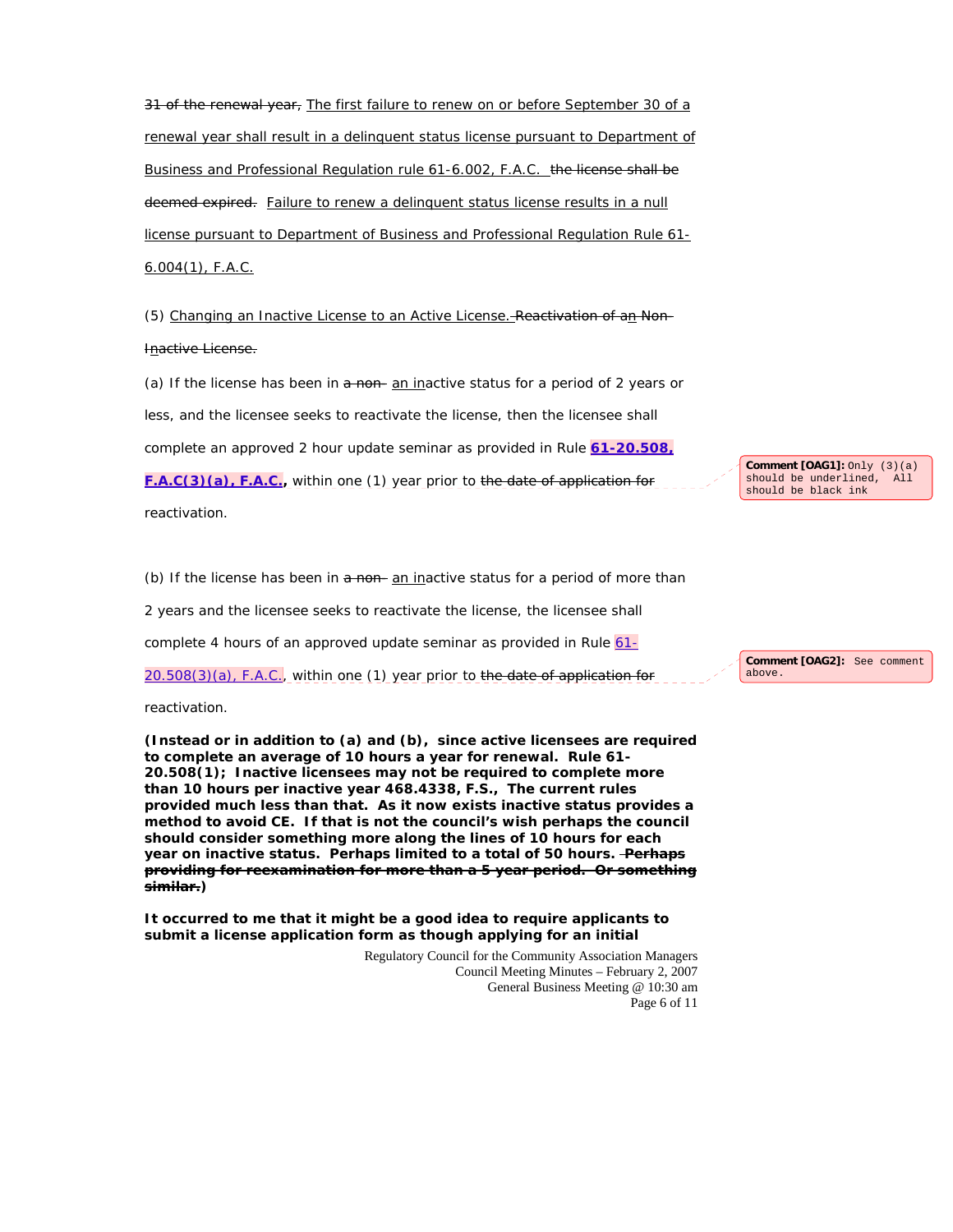**license, and to assure they meet the character requirements, and have not been busy robbing banks or selling dope during the inactive years. That would require compliance with 468.433, Rule 61-20.001 in addition to having taken 10 hours of CE for each year the license was inactive.** 

**The Council could also require passage of an examination on the laws and rules, and any other specific topic that it deems vital to the adequate practice as a CAM.** 

(c) In order to reactivate from a non- an inactive status license, the licensee shall complete DBPR form CAM-4305, Community Association Manager Change of Status Application, effective 10/23/2002, available on the DBPR Web site, or by written request from the Council at 1940 N. Monroe Street, Tallahassee, FL 32399. BPR form 33-002, Community Association Manager Status Change Form as referenced in subsection (4) of this rule. The reactivated license shall expire in accordance with the schedule set forth in Rule 61-6.001, F.A.C. and be renewed at the end of the current renewal period, along with all other licenses**.** paragraphs  $(2)(a)-(c)$  of this rule. Renewal of a reactivated license shall be in accordance with subsection (3) of this rule. For the purpose of license renewal, the date of issuance of a reactivated license is the date the division reactivates the license. A reactivated license is not considered an initial license for purposed of rule 61- 20.508(6), Florida Administrative Code. A reactivated license holder may apply update seminar credits accepted by the division for reactivation of  $a$  non- an inactive license under paragraphs  $(5)(a)$  and  $(b)$  of this rule toward the continuing education update seminar requirements for active license renewal provided in Rule 61-20.508 (3)(a), F.A.C. paragraph (3)(a) of this rule. if the renewal period is within two years or less of the reactivation.

**(6)** Expiration of Renewal of a Delinquent license whether Active License or Non-Inactive License-shall require Renewal applications submitted submission to the

> Regulatory Council for the Community Association Managers Council Meeting Minutes – February 2, 2007 General Business Meeting @ 10:30 am Page 7 of 11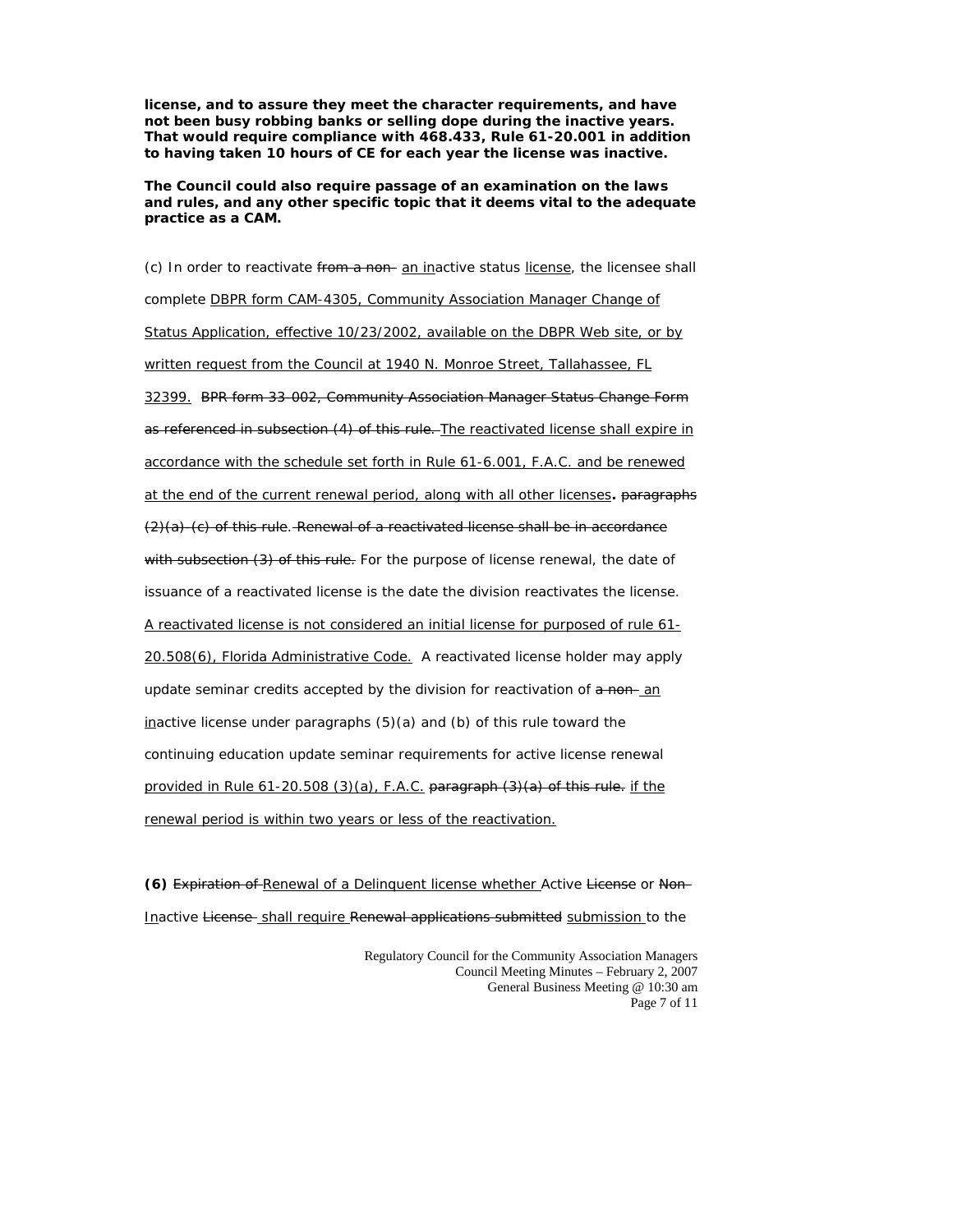Council in proper form on or and postmarked before after September 30 and no later than October 31-shall be to be processed for renewal. If September 30 October 31 falls on a Saturday, Sunday, or legal holiday, the time period is deemed extended to the next working day. Proper form shall mean the renewal is complete, application has been completed, all applicable fees are paid and all applicable continuing education contact hours completed prior to submission. If a renewal application is submitted after postmarked after September 30 October 31 of the renewal year, the license becomes null shall be deemed expired. The holder of a null an expired license desiring to perform community association management services shall be required to make an initial application to the division and proceed as provided in Rules  $61-20.001$  and  $61-20.502$ , F.A.C.

**AUTHORITY:** Specific Authority 455.271, [468.433 FS.](http://www.lexis.com/research/buttonTFLink?_m=c617d6b348dbc7e98109ff3573507101&_xfercite=%3ccite%20cc%3d%22USA%22%3e%3c%21%5bCDATA%5b61-20.002%2c%20F.A.C.%5d%5d%3e%3c%2fcite%3e&_butType=4&_butStat=0&_butNum=13&_butInline=1&_butinfo=FLCODE%20468.433&_fmtstr=FULL&docnum=1&_startdoc=1&wchp=dGLbVlz-zSkAz&_md5=6f3b7fdbdfbbdaf1ad43aa327eff5261) 

Law Implemented 455.271, [468.433](http://www.lexis.com/research/buttonTFLink?_m=c617d6b348dbc7e98109ff3573507101&_xfercite=%3ccite%20cc%3d%22USA%22%3e%3c%21%5bCDATA%5b61-20.002%2c%20F.A.C.%5d%5d%3e%3c%2fcite%3e&_butType=4&_butStat=0&_butNum=14&_butInline=1&_butinfo=FLCODE%20468.433&_fmtstr=FULL&docnum=1&_startdoc=1&wchp=dGLbVlz-zSkAz&_md5=5d5e47c0fc4f83210dfb8988252124c0), [468.435](http://www.lexis.com/research/buttonTFLink?_m=c617d6b348dbc7e98109ff3573507101&_xfercite=%3ccite%20cc%3d%22USA%22%3e%3c%21%5bCDATA%5b61-20.002%2c%20F.A.C.%5d%5d%3e%3c%2fcite%3e&_butType=4&_butStat=0&_butNum=15&_butInline=1&_butinfo=FLCODE%20468.435&_fmtstr=FULL&docnum=1&_startdoc=1&wchp=dGLbVlz-zSkAz&_md5=7baf74200ddd02ccc55a5908f804386a), [468.436 FS.](http://www.lexis.com/research/buttonTFLink?_m=c617d6b348dbc7e98109ff3573507101&_xfercite=%3ccite%20cc%3d%22USA%22%3e%3c%21%5bCDATA%5b61-20.002%2c%20F.A.C.%5d%5d%3e%3c%2fcite%3e&_butType=4&_butStat=0&_butNum=16&_butInline=1&_butinfo=FLCODE%20468.436&_fmtstr=FULL&docnum=1&_startdoc=1&wchp=dGLbVlz-zSkAz&_md5=b49732af033b01b0cfb2a6682406700f)

**HISTORY** 

New 5-5-88, Amended 3-22-89, 2-5-91, 12-28-92, Formerly 7D-55.006,

Amended 11-23-93, 7-12-94, 10-9-94, 1-29-96, Formerly 61B-55.006.

### **PROSECUTING ATTORNEY REPORT**

Ms. Leigh stated that she provided the council members with a memorandum dated January 16, 2007 which contained all the CAM cases located in the legal section and she gave a verbal report as follows:

- Status 30 In Legal The report showed that there were 25 cases reported;
- Status 35 Set for Probable Cause The report showed that there were 2 cases reported;
- Status 40 Awaiting Outside Action The report showed that there were 2 cases reported;
- Status 36 Administrative Complaint Filed The report showed that there were 2 cases reported;

Regulatory Council for the Community Association Managers Council Meeting Minutes – February 2, 2007 General Business Meeting @ 10:30 am Page 8 of 11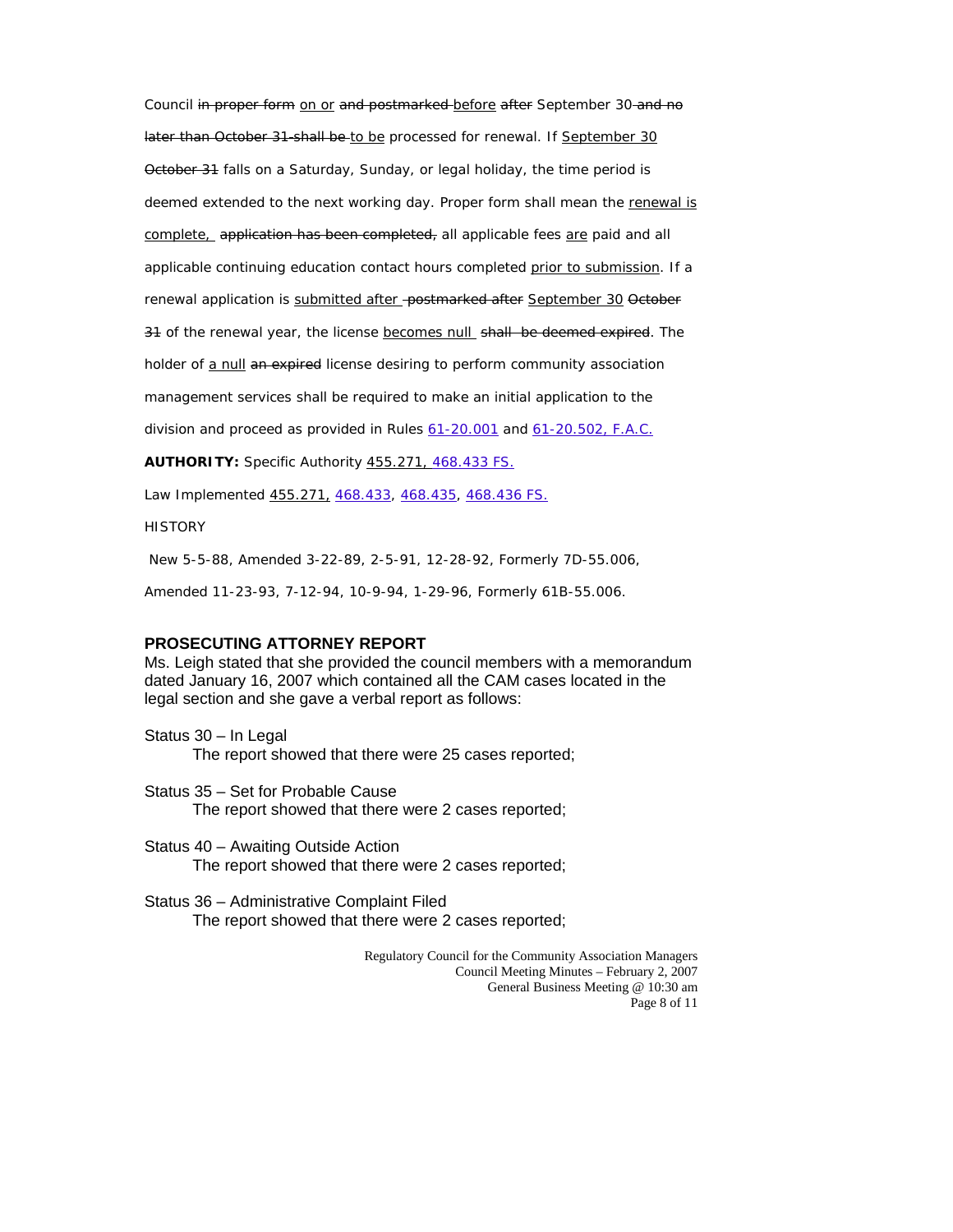- Status 42 Pending Informal Hearing The report showed that there were 3 cases reported;
- Status 43 Formal Hearing Requested The report showed that there were 6 cases reported;
- Status 50 Settlement Negotiations The report showed that there were 2 cases reported;
- Status 58 Case Considered Awaiting Final order The report showed that there were 2 cases reported;

There were a total of 44 open CAM cases in the legal department.

## **EXECUTIVE DIRECTOR'S REPORT**

Mr. Spivey reviewed the financial reports ending September 30, 2006. The Operating Account showed a balance of \$1,496,486. The unlicensed activity account showed a balance of \$119,431. He indicated that he had not been informed of any sweeps.

Ms. Edwards asked how many licensed CAMs are there in the state of Florida.

Mr. Spivey replied about eleven thousand.

Mr. Spivey informed Council that the regulation report was provided for information purposes only.

# **OLD BUSINESS**

Mr. Brown stated *"the privatization study was sent to the Governor's Office and we received a response from Mr. Michael Hanson the Director of the Office of Policy and Budget. There were about twenty pages of the report that they felt needed to be corrected. This is what was expected when this was submitted. I've been working with Mr. Robert Skrob with Membership Services Inc. and we have now submitted the packet back to the Office of Policy and Budget. This is the response that we were looking for. This was done a week or so ago and we are waiting to hear back."*

## **NEW BUSINESS**

Mr. Billups called for an election of officers by opening the floor for candidates for Chair and Vice-Chair.

Ms. Moran nominated Mr. Brown as the candidate for Chair.

Mr. Czonstka asked for the nomination to be closed.

Regulatory Council for the Community Association Managers Council Meeting Minutes – February 2, 2007 General Business Meeting @ 10:30 am Page 9 of 11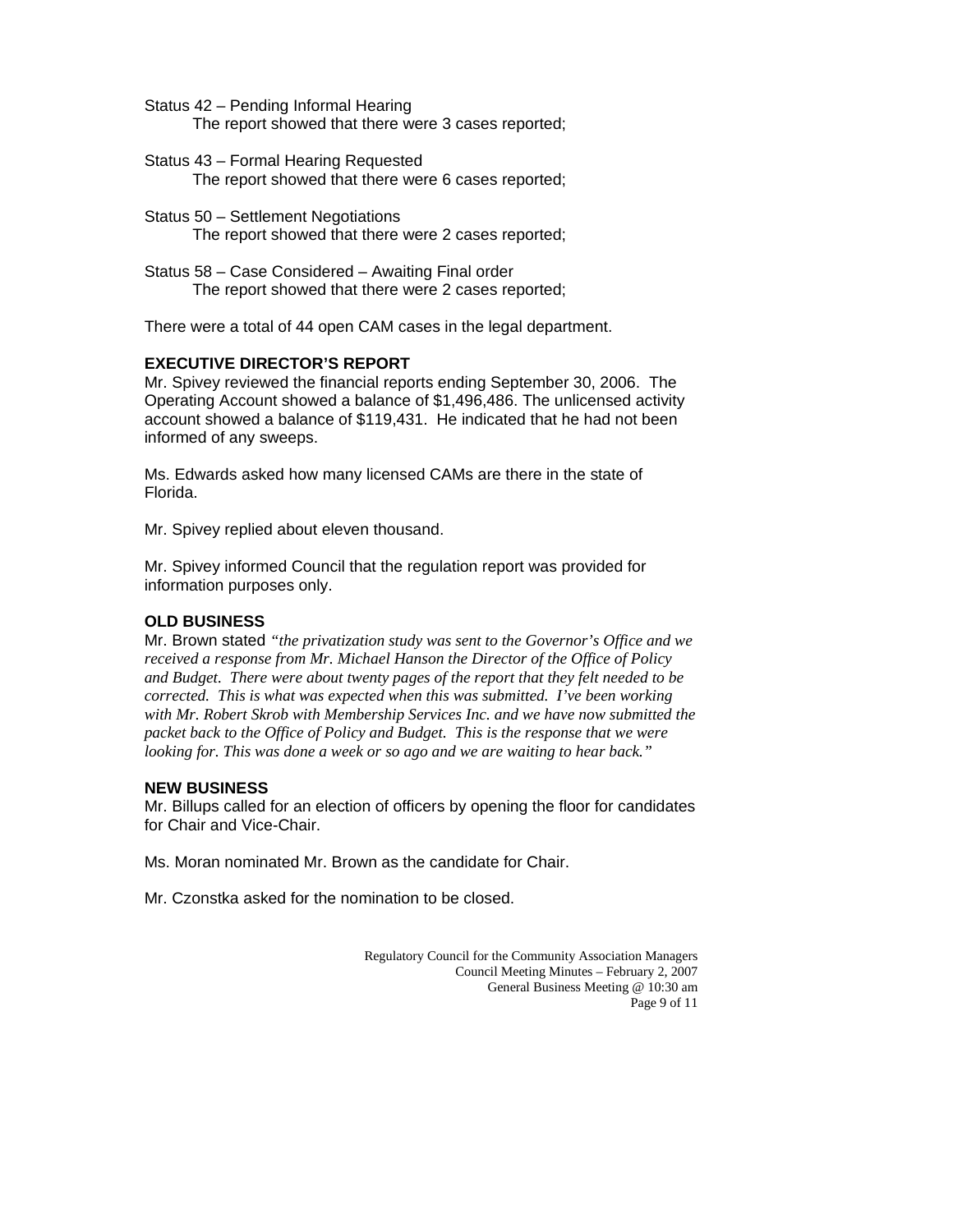- MOTION: Mr. Czonstka moved to approve Mr. Brown as Chair for the 2007-2008 year.
- SECOND: Ms. Moran seconded the motion and it passed unanimously.

Mr. Brown nominated Ms. Moran as the candidate for Vice Chair.

Mr. Czonstka asked for the election to be closed.

- MOTION: Mr. Brown moved to approve Ms. Moran as Vice-Chair for the 2007-2008 year.
- SECOND: Mr. Czonstka seconded the motion and it passed unanimously.

The CAM Council members thanked Mr. Billups for his service as chair for the past five years. Mr. Billups stated his term is up and he will continue to work on the council until the Governor appoints his replacement. He thanked the council and staff for an outstanding job. He stated that he can remember when council did not have money and now we have money and can travel. He had seen the Council through a deficit and a fee wavier.

Mr. Spivey indicated that Governor Christ pulled back all of the recent appointed board and council members appointed under Governor Bush. All of the recent appointed members are required to resubmit their applications to the Governor's Appointment Office to be considered for a board or council member. He also indicated that he had received a packet of appointments before he left the office from the Governor's appointment Office.

# **PUBLIC COMMENTS**

None

## **NEXT MEETING**

The next meeting will be a telephone conference call to be held on May 4, 2007 at 10:30 a.m.

The August 10, 2007 meeting will be held in Sarasota.

Several Public Service Announcements (PSA) were presented to the Council via Mr. Adam Sohn, Communication Director. The Council was not in favor of the PSAs that were shown and asked that they be redone to show a CAM doing more paper work not construction and maintenance work.

Mr. Spivey presented a verbal and slide show to the council members on the department's Council member training, with the assistance of Ms. Edwards and Ms. Leigh. The council members found the information presented to be extremely helpful.

# **ADJORNNMENT:**

Regulatory Council for the Community Association Managers Council Meeting Minutes – February 2, 2007 General Business Meeting @ 10:30 am Page 10 of 11